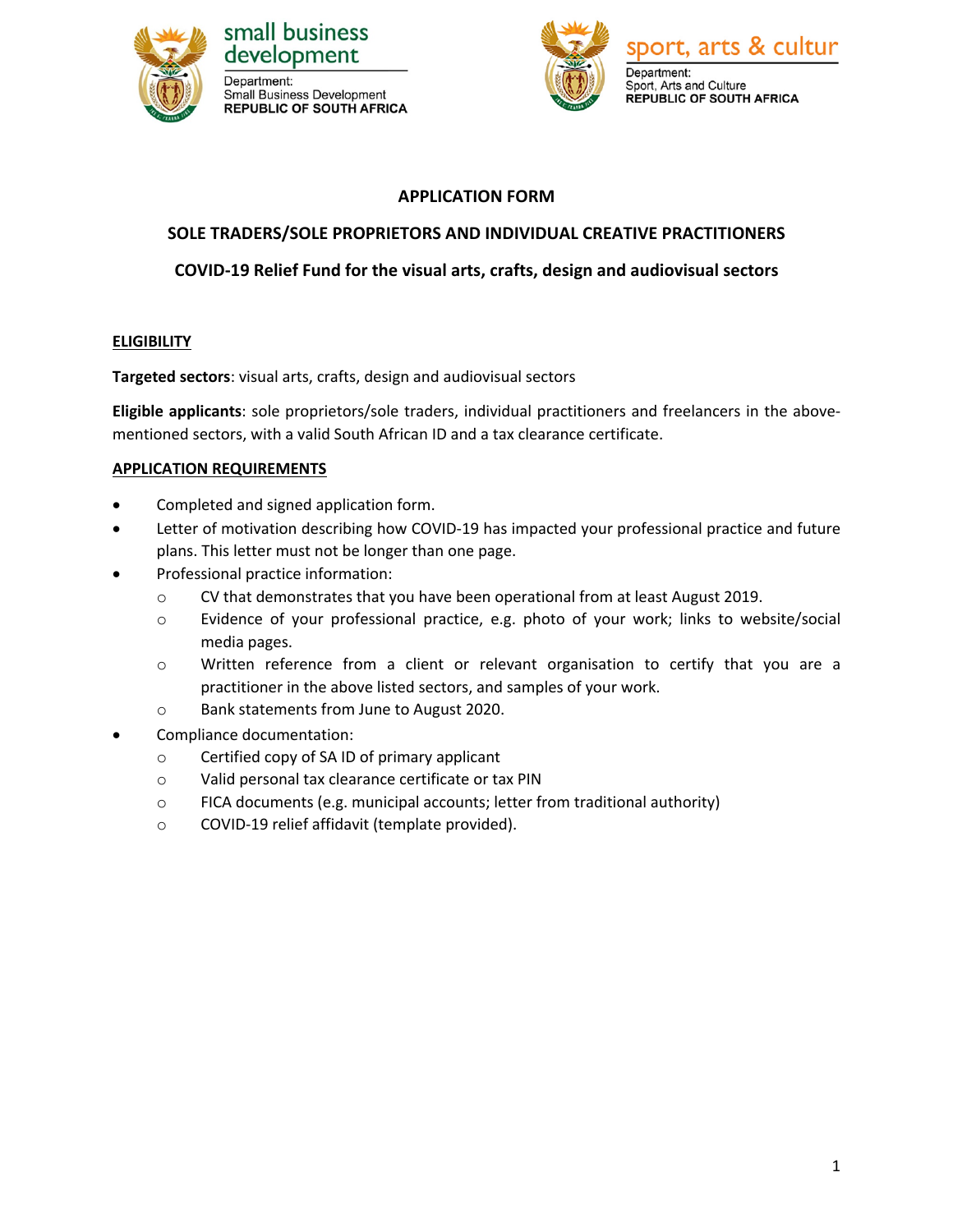

development Department: Separatoric.<br>Small Business Development<br>REPUBLIC OF SOUTH AFRICA



# **APPLICATION FORM**

| PERSONAL DETAILS                                                                                    |          |                                                                                                                  |  |
|-----------------------------------------------------------------------------------------------------|----------|------------------------------------------------------------------------------------------------------------------|--|
| First name:                                                                                         | Surname: | SA ID number:                                                                                                    |  |
| <b>Physical address:</b>                                                                            |          | <b>Email address:</b>                                                                                            |  |
| PROFESSIONAL PRACTICE DETAILS                                                                       |          | and the control of the control of the control of the control of the control of the control of the control of the |  |
|                                                                                                     |          |                                                                                                                  |  |
| Practice registration number (if applicable):                                                       |          |                                                                                                                  |  |
| Do you have people in your employ? YES/NO If YES, how many people?                                  |          |                                                                                                                  |  |
| How many of them are SA citizens? ______                                                            |          |                                                                                                                  |  |
| How long have you been in business/practice?                                                        |          |                                                                                                                  |  |
| Provide links to your website or social media pages (Facebook, Instagram, etc.): __________________ |          |                                                                                                                  |  |
|                                                                                                     |          |                                                                                                                  |  |
|                                                                                                     |          |                                                                                                                  |  |
| <b>SALES REVENUE/INCOME DETAILS</b>                                                                 |          | <u> 1989 - John Stoff, amerikansk politiker (d. 1989)</u>                                                        |  |

#### **What was your monthly income before and after March 2020?**

Please indicate an average for the six months up to March 2020 if you did not earn a regular income (first table); and the actual amounts for the six months since March 2020 (second table). Please complete the tables below.

| Month        | 2019<br>Sen | Oct 2019 | 2019<br>Nov | Dec 2019 | <b>Jan 2020</b> | 2020<br>Feb |
|--------------|-------------|----------|-------------|----------|-----------------|-------------|
| Sales/income |             |          |             |          |                 |             |

| Month        | 2020<br>Mar i | 2020<br>Apr | 2020<br>Mav | <b>June 2020</b> | 2020<br>Jul | 2020<br>Aug |
|--------------|---------------|-------------|-------------|------------------|-------------|-------------|
| Sales/income |               |             |             |                  |             |             |

**Please supply personal bank statements for the period June to August 2020.**

#### **EXPENSE DETAILS**

**What are your regular monthly business expenses? Please fill in the table below and add any additional items.**

| <b>ITEM</b>                  | <b>COST</b> |
|------------------------------|-------------|
| <b>FIXED COSTS/OVERHEADS</b> |             |
| Rent                         |             |
| <b>Telephone</b>             |             |
| Data                         |             |
| Other (please specify)       |             |
| <b>COST OF SALES</b>         |             |
| Other (please specify)       |             |
|                              |             |
| TOTAL                        | R           |